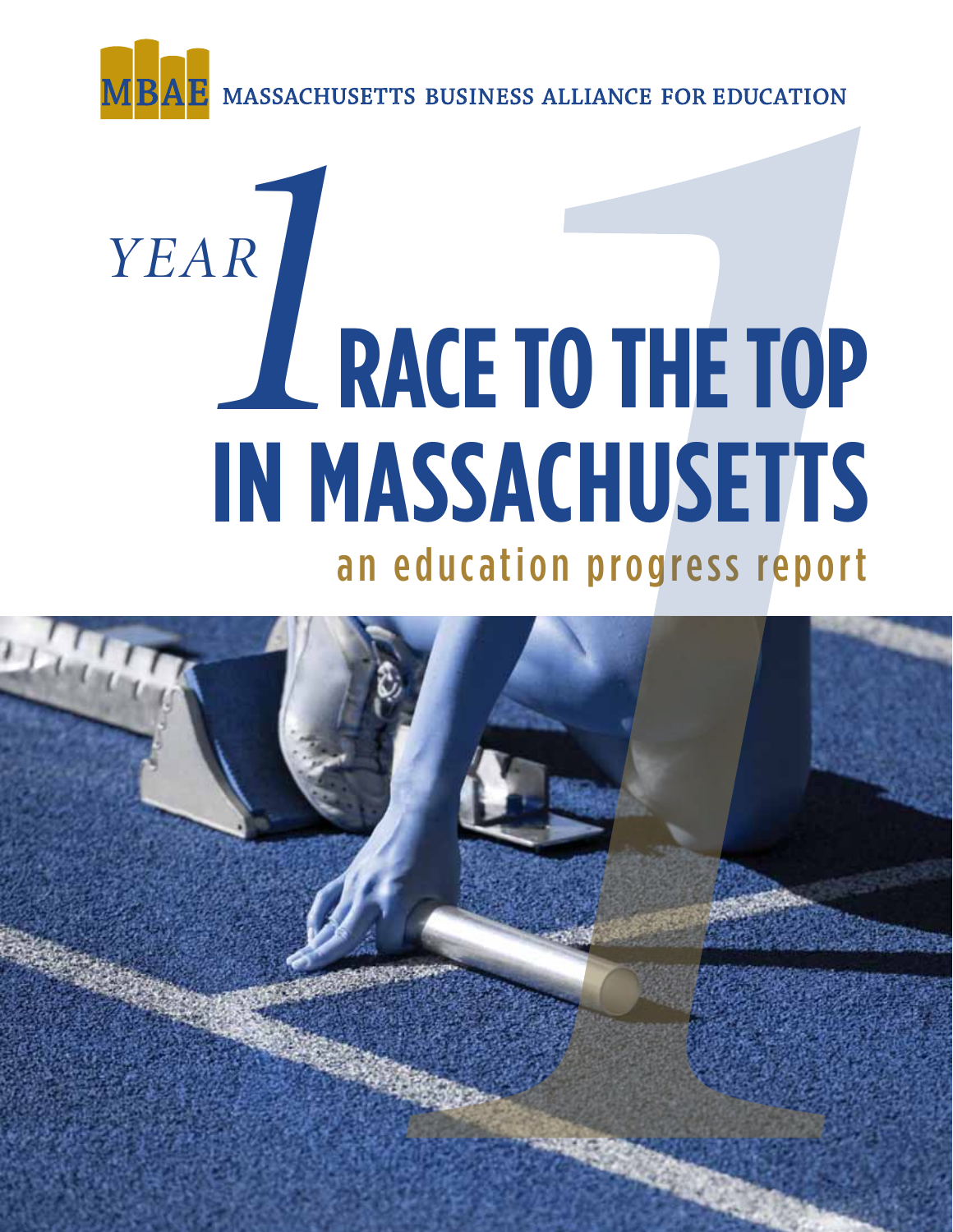**M**<br>**M** assachusetts is recognized across the country as a leader in education, regularly out-ranking other states on many measures of student performance. Yet sustaining this level of achievement is by *education, regularly out-ranking other states on many measures of no means assured, and more significantly, it is not adequate to meet current or future demands.* 

Most Massachusetts employers have experienced rapid and extensive changes in their industries and professions as a result of technological advances and



**MASSACHUSETTS BUSINESS ALLIANCE FOR EDUCATION** 

the globalization of the marketplace. As a result, the Commonwealth is projected to lead the nation in the proportion of jobs requiring a Bachelor's degree by 2018, when 68% of all positions will demand postsecondary training. Educating our children to meet these workforce needs is essential for their well-being and for our state's economic vitality.

One year ago, Massachusetts celebrated a \$250 million award as the highest-ranked state in the nation's

Race to the Top education grant competition. Race to the Top provides a unique opportunity to institute systemic changes rather than the incremental advances typical of many state-level initiatives. This is our chance to think beyond what *can* be done to what *must* be done to ensure a high quality education for every child.

Race to the Top also provides valuable tools to complete the unfinished work of education reform – closing achievement gaps and raising student achievement to the levels demanded by our global economy and society. The four priorities of the grant match MBAE's goals of closing achievement gaps, ensuring an effective teacher in every classroom, measuring progress with a robust statewide accountability system and educating all students for success in college, careers and citizenship.

So, one year later, we want to know whether we have met our first year's benchmarks and whether we are on track to deliver results. To answer this question we asked Education First, an organization that has done extensive work on the Race to the Top, to look at what Massachusetts promised, whether we are meeting our objectives, and what we need to focus on to make sure we realize the full potential of this major opportunity.

Our focus is on those Race to the Top initiatives that MBAE considers most important and likely to effect the transformation needed in our schools. Our assessment of progress is featured in response to two questions at the beginning of each section. We cannot simply go through the motions of reform to satisfy Race to the Top requirements. It is imperative that these funds be used to introduce and sustain meaningful improvement in our state's educational system. We can't miss this opportunity, and we must succeed.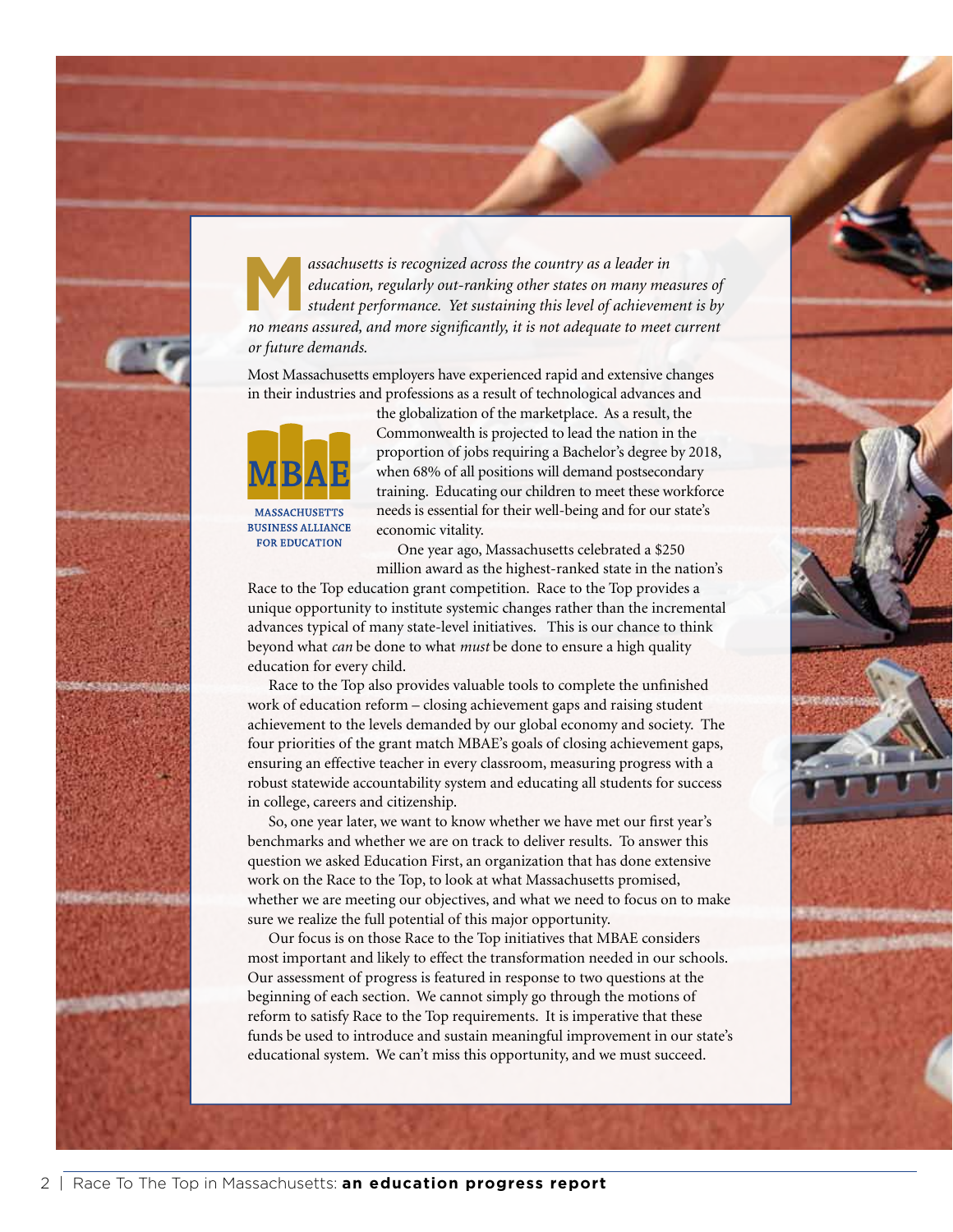

### **TABLE OF CONTENTS**

2 **Introduction**

4 **Executive Summary**

6 **SECTION 1: Capacity To Implement** 

8 **Section 2: High-Quality Standards And Assessments**

9 **Section 3: Data Systems To Improve Instruction**

10 **Section 4: Great Teachers & Leaders**

12 **SECTION 5: Turning Around Persistently Low-Achieving Schools**

15 **Conclusion**

15 **Acknowledgements**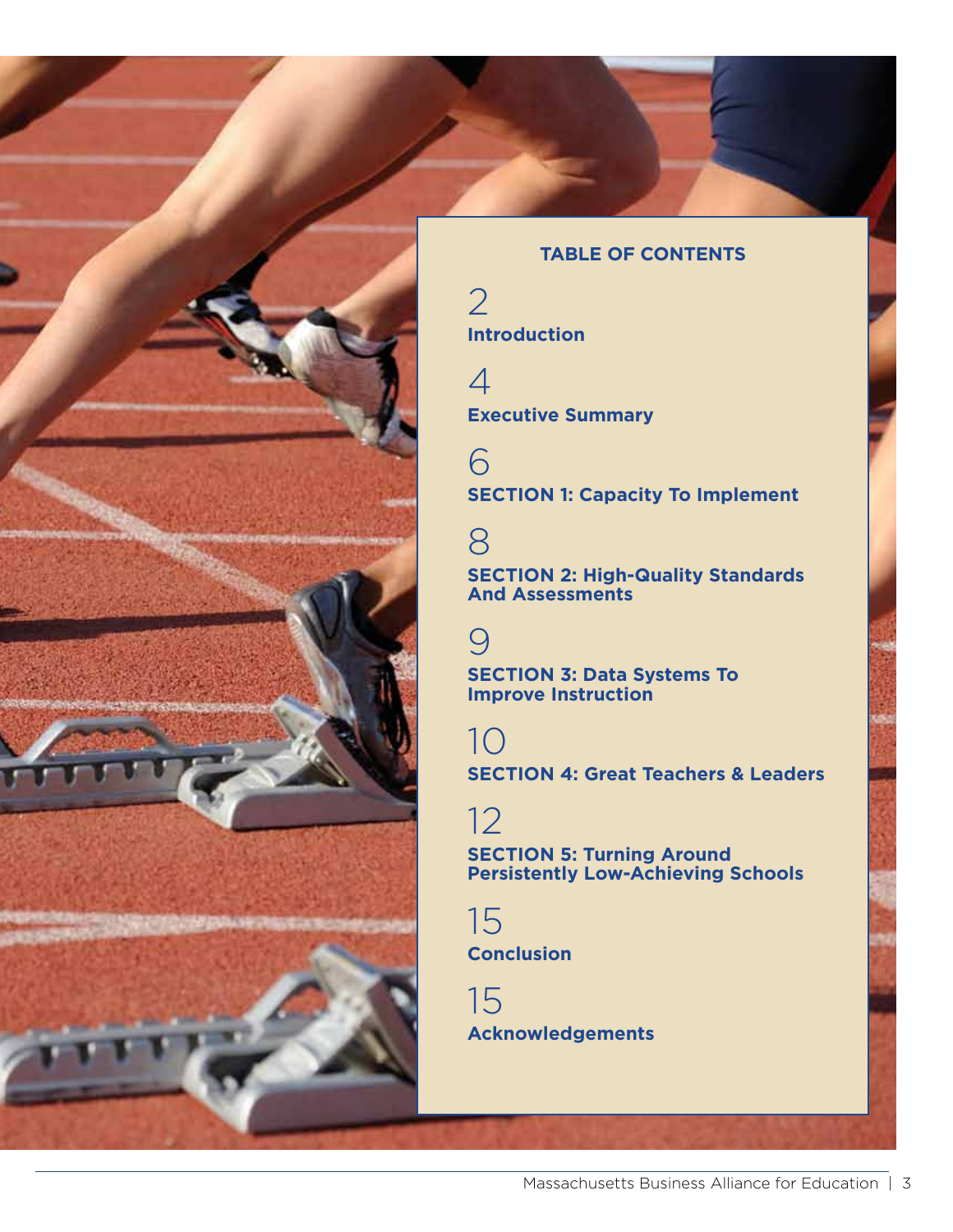## EXECUTIVE SUMMARY

*n August 24, 2010, Massachusetts Education Commissioner Mitchell D. Chester got the news that our state was one of 12 winners in the U.S. Department of Education's coveted Race Mitchell D. Chester got the news that our state was one of 12 to the Top grant competition. The prize: \$250 million over four years to dramatically improve the Commonwealth's schools.*

> To qualify for the competition, states and their school districts (nearly every state and the District of Columbia applied) had mere months to develop far-reaching and often controversial policy changes: the evaluation of teachers and principals based on student achievement growth, a revamp of academic standards to match college- and career-ready goals, aggressive plans to turn around low-performing schools, and specific improvements to make data more accessible to and informative for classroom teachers.

> One year in, some signs of progress are evident, but what really has changed for Massachusetts' 1,800 schools? Are we moving toward increasing student achievement and closing performance gaps among the state's nearly 1 million students?

This report tracks progress against major commitments in the state's application and outlines the successes and challenges of Massachusetts' first year of Race to the Top. Among the state's 53 Race to the Top projects, this report focuses on the key priorities of the business community and those most critical to the overall success of the initiative.

Year One of Race to the Top began August 24, 2010, and ended August 31, 2011. The main objective for the first year of the project was to build the capacity at the state and district level for more intense reform in later years. Commissioner Chester described it as a year of "setting the table" for significant reforms so that by 2014, the following broad outcomes would result:

- 1. Students will receive a high-quality education that prepares them for colleges or careers through the Common Core State Standards and related assessments and activities.
- 2. Teachers will be able to use and analyze their students' data proficiently to tailor instruction or design lessons.
- 3. Teachers and principals will be evaluated based in part on students' academic growth, with support for educators who need extra help, and incentives for excellent educators to work in low-income schools or hard-to-staff subjects.
- 4. Low-performing schools will be turned around through placement of highly effective teachers, help from qualified external vendors, and greater flexibility for innovation.

### **Race to the Top: a Snapshot**

- » Massachusetts is among 12 winners nationwide.
- » \$250 million over four years (2010- 2014). Half of the award amount goes to the 258 local districts and charter schools that are participating.
- » Covers 1,309 schools, 52,000 educators, and 675,000 students.
- » Covers 86% of low-income students.
- » Major assurances:
	- Implement college- and career-ready academic standards.
	- Use data to improve instruction.
	- Build an effective workforce of teachers and principals
	- Turn around low-performing schools.

*Source: Massachusetts Department of Elementary and Secondary Education*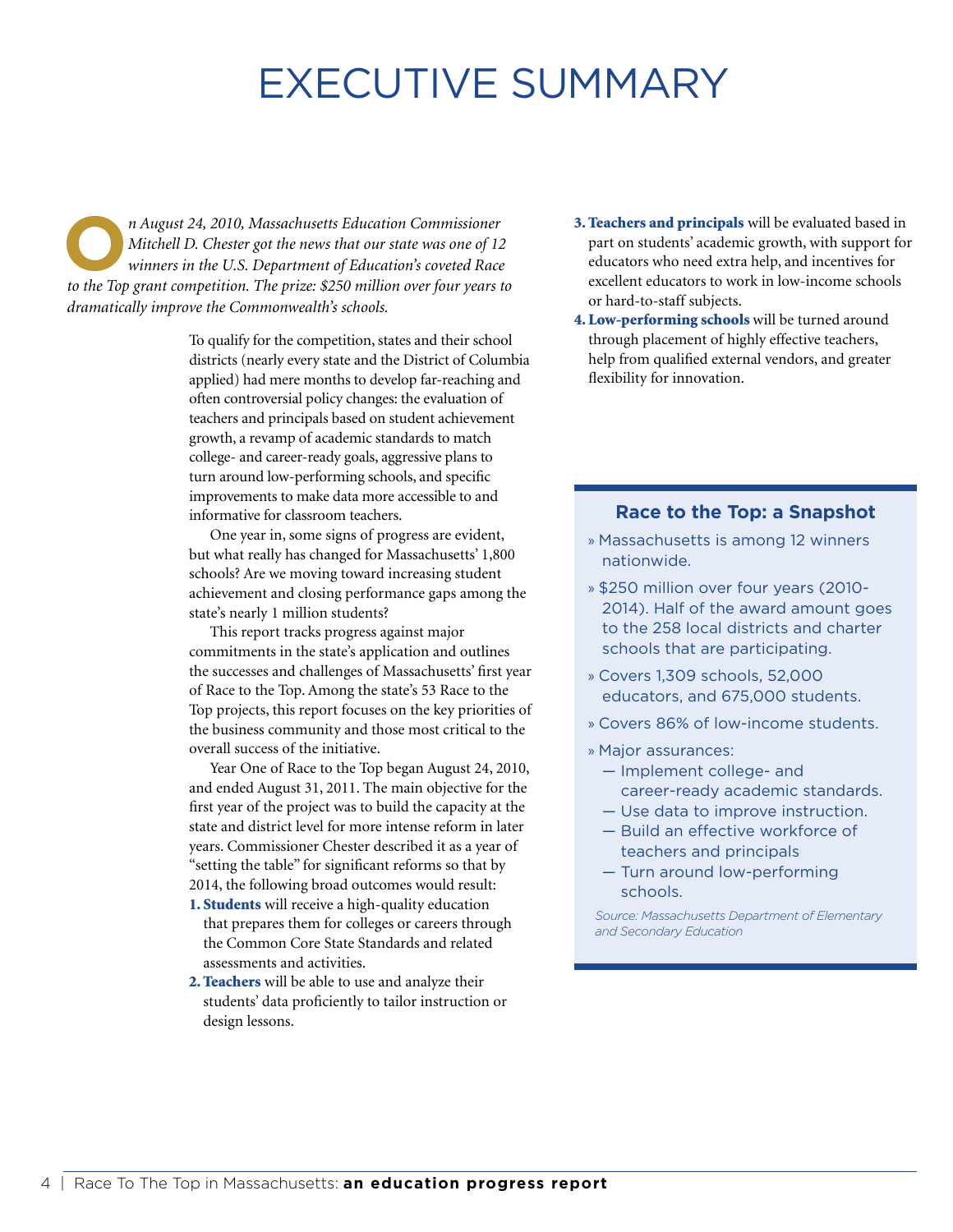### **Q: Did Massachusetts fulfill its Year One Race to the Top promises?**

### **A: Mostly**

Capacity to implement: The state Department of Elementary and Secondary Education (DESE) added staff for oversight and implementation, created a project management structure, and staffed up district service centers that offer professional development and support.

### High-quality standards and assessments:

Information about the Common Core State Standards is making its way into school districts, which have begun training teachers in preparation for the standards' full use in 2013-14.

Data systems to inform instruction: Delays in procurement and staffing prevented the Department from achieving Year One goals and resulted in postponing the work on data analysis for teachers to Year Two and beyond.

Great teachers and leaders: The state has begun piloting a new system that will evaluate teachers and principals partially on whether their students are progressing academically, as determined by standardized test scores and other measures. But projects to create incentives for effective teachers to take on greater leadership roles or work in lowachieving schools have been delayed until Year Two.

### Turning around persistently low-achieving schools:

"Turnaround" schools were identified before Race to the Top for extra assistance and flexibility. The state identified qualified vendors to provide outside assistance, but initiatives to match districts with these external vendors and highly effective teachers were slow to launch.

### **Q: Is Massachusetts on track to reach its overall Race to the Top goals by 2014?**

### **A: Only if it ensures all districts meet obligations**

Massachusetts' ability to fulfill its overall Race to the Top goals is at risk if the state does not address the issue of quality control for its 258 participating districts. For all Race to the Top projects, the state can determine whether school districts met a requirement, but not how well they met the requirement. There is no clear plan in place to ensure that Common Core State Standards will be taught effectively in every classroom, that teacher evaluations will be meaningful and inform personnel decisions, or that districts' data infrastructure will be used to improve curriculum and instruction across the state. The need to monitor and assist districts is especially critical with new teacher evaluations, which 35 low-performing schools and another 11 school systems are piloting in 2011-2012 even as DESE works to finalize guidance that all districts will use starting in 2013. Though they have sample tools and templates, pilot schools and districts are designing their own teacher and principal evaluation systems, with no guarantee of consistency across districts.

Quality control touches every Race to the Top commitment, from helping school districts understand the Common Core State Standards to creating new pipelines for teachers and principals to work in low-performing schools. The state's success will hinge on whether schools and districts fulfill their individual commitments to the state's vision—and whether the state has the capacity to assist districts in meeting this expectation. Commissioner Chester agreed that success on the ground in the state's classrooms will be the ultimate measure.

"The only way we're going to deliver a world-class education to every student in Massachusetts, is if every classroom in Massachusetts, every school in Massachusetts is delivering a world-class curriculum and instructional program that addresses kids who are struggling and kids who are excelling," Commissioner Chester said.

Change does not come easily to any endeavor, especially public education. This report highlights what Massachusetts accomplished in the first year of this unprecedented grant—and how far it has to go.  $\blacklozenge$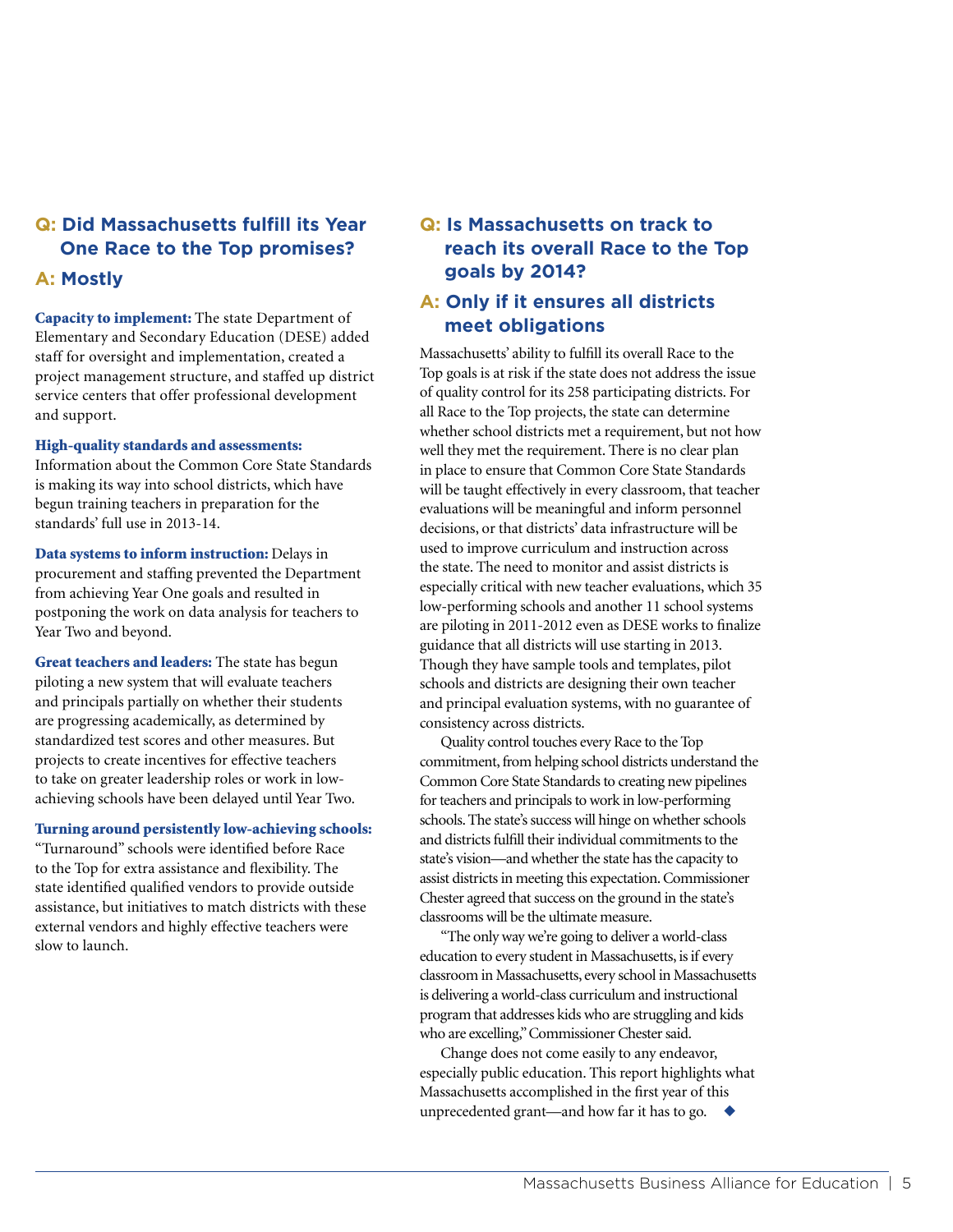# CAPACITY TO IMPLEMENT

### **MBAE Conclusion**

### **Did Massachusetts fulfill its Year One Race to the Top promises?**

**Yes.** It created a project management and oversight structure, convened internal/external advisory committees, and set twice-annual performance goals for districts.

#### **What should Massachusetts do to ensure that it meets its Race to the Top goals by 2014?**

The state needs to focus not only on whether districts met a goal or benchmark, but more importantly on the quality of how they did so and the impact on student learning.

> **Massachusetts' Race to the Top award required immediate staff shifts with:**<br>DESE to execute the grant. The *required immediate staff shifts within DESE to execute the grant. The Department is working to transform itself from a compliance-driven agency to one focused on more deeply assisting Massachusetts' 393 school districts, which includes 63 charter schools. DESE also has to ensure that its 53 Race to the Top initiatives operate in alignment with its current programs, and do not become disconnected efforts.*

Monitoring Progress: The Department adopted the "deliverology" approach pioneered by Sir Michael Barber, a former McKinsey & Co. consultant and advisor to former British Prime Minister Tony Blair. The delivery method relies on creating clear goal statements, understanding what strategies will help accomplish the goals, aligning activities, monitoring performance, and changing practice if results do not show success. Massachusetts is one of five states partnering with the U.S. Education Delivery Institute to establish in-house delivery units and create internal systems to measure progress.

DESE is using the delivery method to track its overall goals, not just Race to the Top, so that the grant becomes intrinsically linked to the agency's daily work. The existing Office of Planning and Research took

on responsibility for leading the implementation of both Race to the Top and delivery. Race to the Top funds paid for seven positions to monitor and manage the grant (one is assigned to the office's three-person delivery unit). Each of the 53 Race to the Top projects has a "project charter" that defines the scope of work and objectives. It also identifies a lead sponsor, a project manager, and where applicable, an information technology lead. The Office of Planning and Research coordinates a host of regular meetings—including weekly Race to the Top updates with Commissioner Chester—to ensure that sponsors and project managers are communicating. The office's delivery team meets frequently with program staff to monitor progress and produces a monthly memo for the Commissioner detailing progress and the likelihood of success for various projects.

Help for School Districts: In the field, the state is using its six regional District and School Assistance Centers (DSACs) to provide technical assistance, professional development, and networking for individual school districts, primarily Level 3 districts (the state's lowest-performing 20 percent of schools). DSACs are led by retired superintendents and have former principals as support facilitators, along with specialists in mathematics, literacy, and data. The goal is to help Level 3 districts that have gaps in their internal capacity or infrastructure to ensure significant improvement in curriculum and instruction.

The Race to the Top application positions DSACs as one vehicle for assisting school districts with Race to the Top projects. But DSACs predated Race to the Top and have their own menu of services for districts—sometimes aligned and sometimes not. In some cases, superintendents report being confused about whom to call for what issue, their local DSAC contact or someone at DESE. Lise Zeig, who oversees the DSACs, said the centers' work naturally dovetails with Race to the Top efforts such as implementation of the Common Core State Standards or data analysis. In other cases, such as revamping teacher evaluations, DSACs will not provide significant support.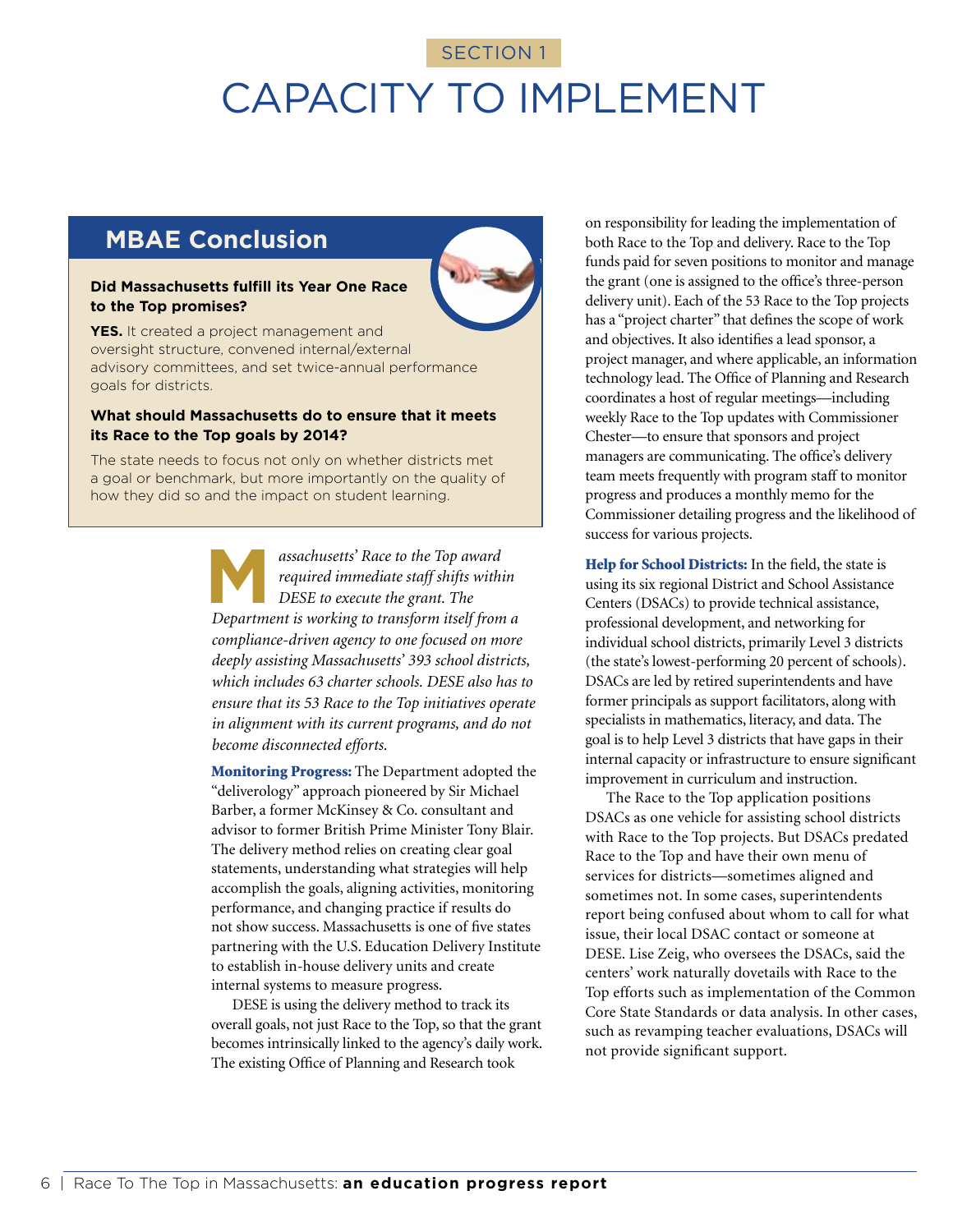#### Ensuring High Quality Across Districts?:

Despite its delivery unit and project management, one major question for DESE is how to ensure quality control across the 258 participating districts and charter schools. DESE has created a performance management workbook so districts can track progress on both their overall outcome goals and implementation steps. DESE will collect data in these workbooks twice a year and review the information to spot problems. But the department has not planned exactly how it will undertake this analysis and what the follow-up will be. DESE leaders acknowledge that the question is critical, and have pledged to form a plan as Year Two begins.

"I do not expect all 258 districts will get calls from us," said Carrie Conaway, who directs the Office of Planning and Research and oversees the Delivery Unit that will track Race to the Top implementation. "We will have to figure out what's doable with the staff we have and what's the most important thing to do."

### **Race to the Top Allocations Over Four Years**

- » Total to state: \$250 million (half to the state, half to participating districts based on population of lowincome children)
- » Number of participating districts/ charter schools: 258
- » Average district award: \$484,496
- » Median district award: \$104,305
- » Smallest award: Zero (eight districts/charter schools)
- » Smallest dollar award: Savoy, \$855
- » Largest dollar award: Boston, \$31,956,500

*Source: Massachusetts Department of Elementary and Secondary Education* 

*"The message has been pay attention, look at the standards, get to know them … Teachers are aware of what's going on and have some basic knowledge of what's going on because of the adoption of the Common Core. They're at an awareness level now, and they will get to the knowledge level by June." — Paul Dakin, Superintendent, Revere Public Schools*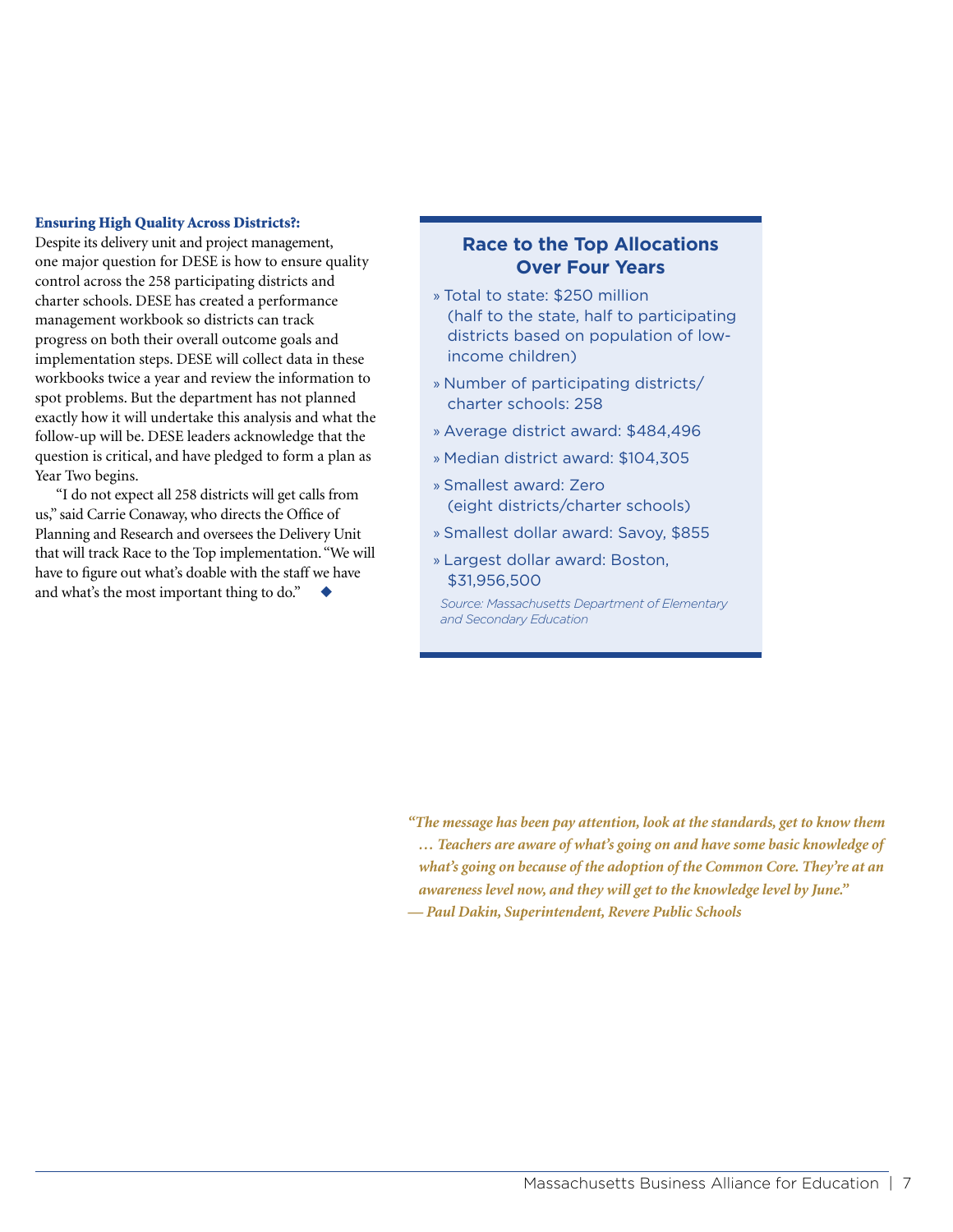# HIGH-QUALITY STANDARDS AND ASSESSMENTS

### **MBAE Conclusion**

### **Did Massachusetts fulfill its Year One Race to the Top promises?**

**Yes.** The state has trained educators about the Common Core and is beginning to distribute related materials that will help schools and teachers align their lessons.

#### **What should Massachusetts do to ensure that it meets its Race to the Top goals by 2014?**

The state needs ongoing indicators throughout the school year to measure whether district implementation of the new standards is actually occurring. It also needs to prioritize getting materials to districts and teachers quickly to have an impact in the classroom.

> Rigorous Standards: The Massachusetts Board of Elementary and Secondary Education adopted the Common Core State Standards on July 21, 2010, after concluding that these standards are comparably rigorous to the state's own, and there is substantial overlap between them.

The transition to teaching these standards in classrooms in 2012 is already underway. The state's Race to the Top award will pay for much of the standards implementation and training in local schools, which superintendents said was a clear incentive to sign the application. The state already has compared existing standards with the Common Core, identified gaps, and worked with teams of educators to create curriculum frameworks that more specifically explain what students need to know and be able to do at each grade level in mathematics and English. DESE mailed copies of the standards to more than 80,000 educators across the state, held regional information sessions, and began developing model instructional units that teachers can build upon.

Inside Schools: The new standards will be rolled out over two school years. Teachers will continue teaching the current standards in 2011-12 while learning about the new ones through professional development funded through Race to the Top. In 2012-13, the

standards that are common between both sets—the majority of the Common Core—will be assessed on MCAS. Full implementation will be in 2013-14, one year before the new assessments replace MCAS. The state also reserved the right to return to its own MCAS tests if the new assessments that are developed by a 24-state consortium (chaired by Commissioner Chester) are not comparably rigorous.

Most school districts felt the impact of Year One of Race to the Top through the alignment of their work with the Common Core. Districts paid stipends to teachers and principals to attend summer workshops, convened teacher teams to begin matching their district curriculum and materials to the new standards, and discussed what they needed to change in classroom instruction in the future. For example, middle schools will increase emphasis of algebraic concepts. Some concepts that teachers taught in fourth grade are now in third grade or vice versa. Model instructional units to help teachers plan new lessons, which superintendents reported they would have liked available before school started, are being developed by DESE for release in December. To ensure success in schools, the state will need to prioritize getting materials and other implementation support to districts on a timely basis.

Other College- and Career-Ready Projects: The state largely accomplished other Race to the Top Year One activities geared toward college and career readiness. These include awarding grants to six districts to create STEM-themed Early College High Schools (one exists in Marlborough); sending middle school teachers to pre-Advanced Placement training (about 500 teachers, half of the Year One goal of 1,000); and aligning the Board of Higher Education's admissions requirement with MassCore, the state's baseline high school course requirements. MassCore requires four years of English, four years of mathematics, three years of social studies, three years of science, two years of a foreign language, one year of the arts, and a choice of five additional courses. Under Race to the Top, 169 districts will develop plans to increase student completion of MassCore requirements.

 Again, the issue of quality control deserves greater attention from DESE. Some districts never fully implemented the first round of standards in the mid-

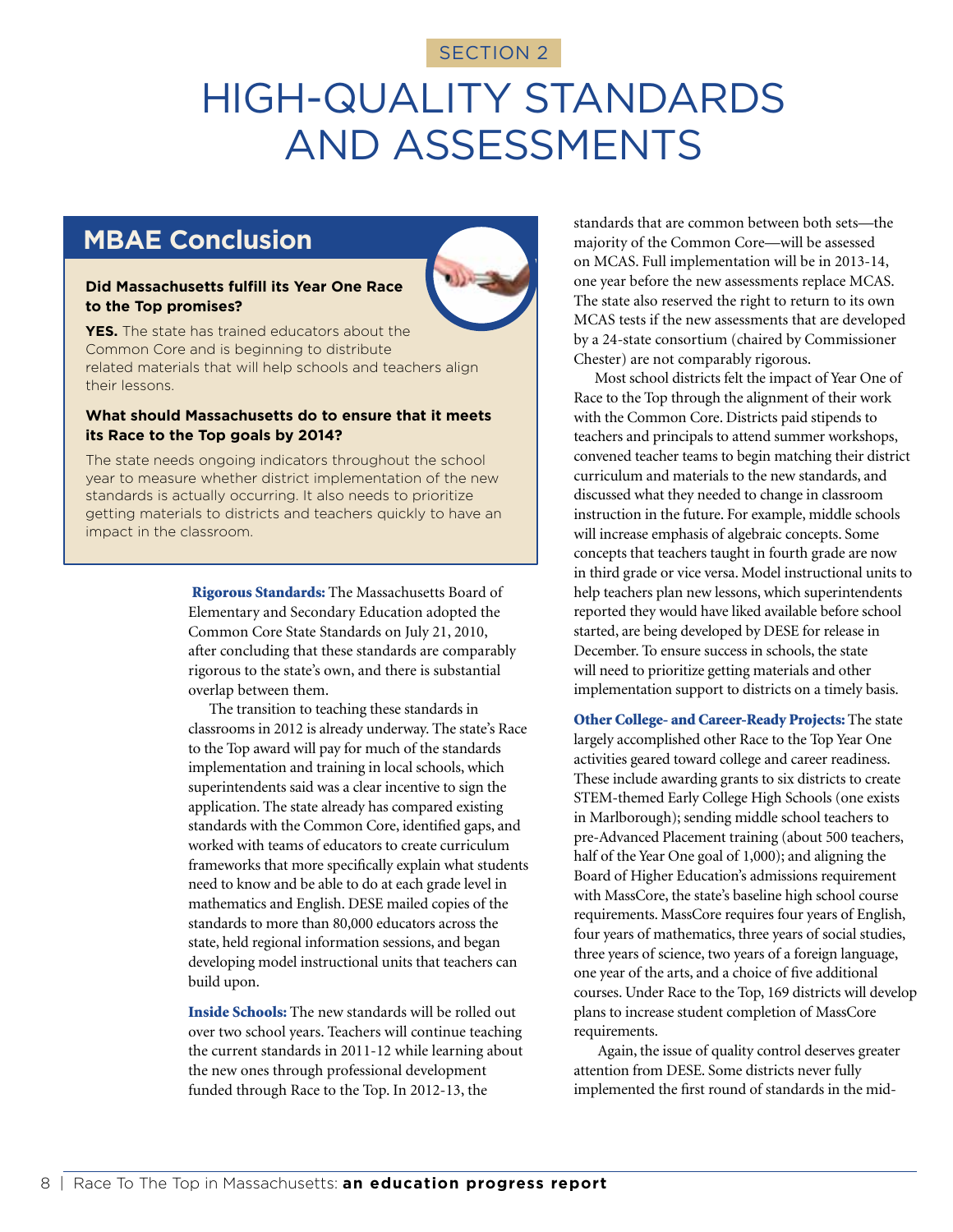### DATA SYSTEMS TO IMPROVE INSTRUCTION

### **MBAE Conclusion**

### **Did Massachusetts fulfill its Year One Race to the Top promises?**



**NO.** Problems with the state's existing data warehouse, contracting, and staffing have pushed deadlines back by one year or more.

### **What should Massachusetts do to ensure that it meets its Race to the Top goals by 2014?**

The most crucial piece of this assurance is creating tools for teachers to analyze and use their students' data. The state should focus on this priority item above all in this assurance.

**S**<br>**S** *ome call education a "DRIP" enterprise: "data rich, information poor." Numbers, percentages, percentile rankings, scaled scores, and rich, information poor." Numbers, percentages, percentile rankings, scaled scores, and averages exist but are frequently misunderstood, poorly communicated, and rarely used to inform instruction. Students take exams annually, but teachers receive results too late for action and often do not get assistance with analyzing what the results really mean.*

Massachusetts' Race to the Top application focuses on expanding an existing data warehouse to include statistics that will be more meaningful for teachers (such as student discipline data), as well as on giving educators more training on data use and analysis. Most activities in this section of the Race to the Top application were not planned to begin until Year Two and beyond. The Year One activities have faced contracting problems, delays in hiring because of initially low state salary limitations, problems with data processing, and other setbacks. The U.S. Department of Education has granted the state permission to postpone some deadlines into 2012 and beyond because of the unforeseen delays.

One exception has been the School Interoperability Framework. This infrastructure allows schools to transfer student data electronically to DESE and eliminates the need for manual entry. The result is that the data can be viewed in near real-time, which is especially important in districts with high rates of transiency. Race to the Top funds will allow all 258 participating districts to use the infrastructure by 2014, up from 65 districts in Year One.  $\blacklozenge$ 

1990s, and the stakes are even higher now. States that participated in Race to the Top must document their implementation progress to continue to receive funds. But the real test of quality control will be reflected in 2014-15, when students will take new assessments that are based completely on the Common Core. DESE will have to create more frequent indicators in its review of districts' Race to the Top progress to gauge whether the Common Core standards are truly in place.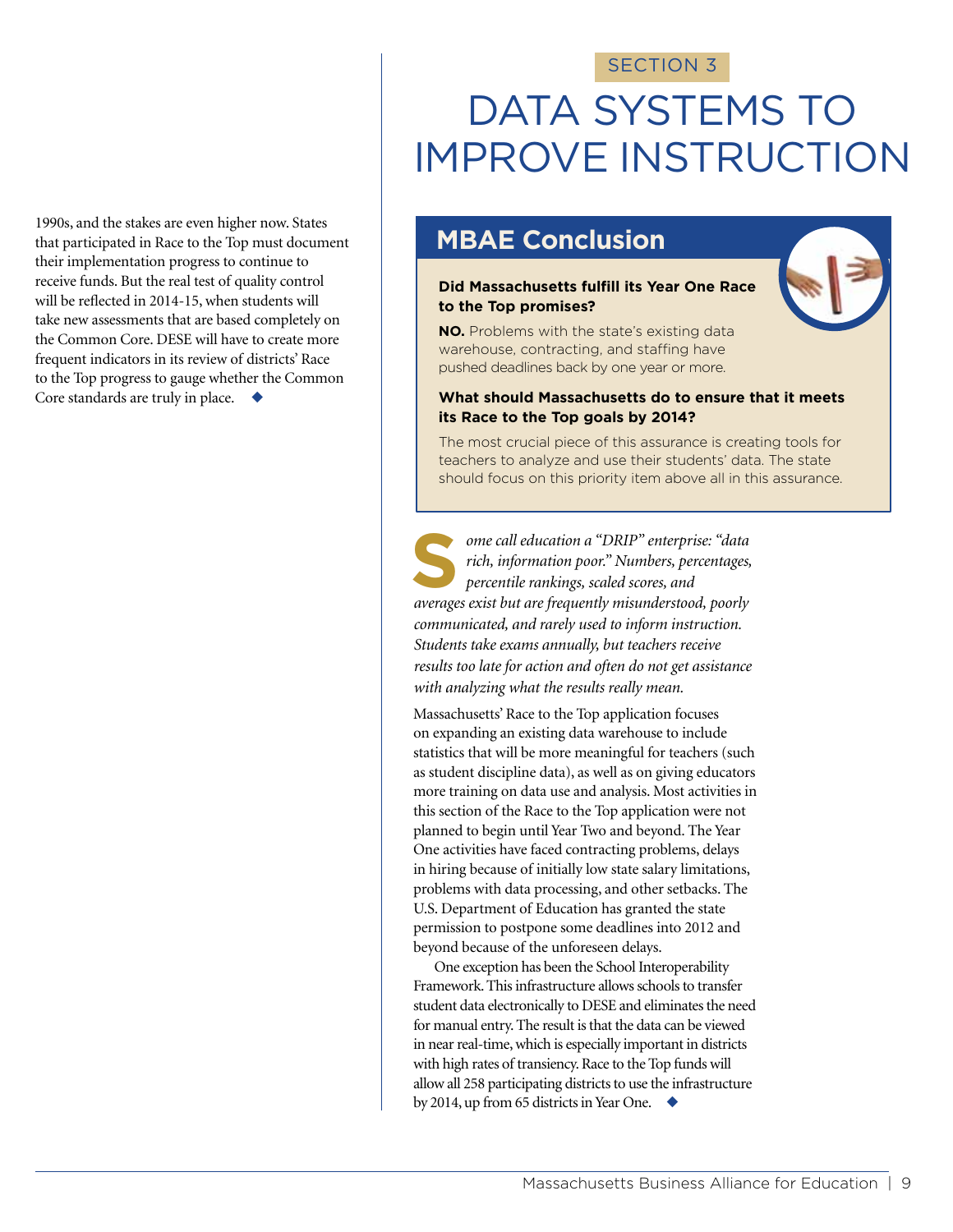# GREAT TEACHERS AND LEADERS

### **MBAE Conclusion**

### **Did Massachusetts fulfill its Year One Race to the Top promises?**



**NOT YET.** The state passed new regulations linking educator evaluations to student growth. It created draft tools, templates, and training resources for schools and districts piloting the new evaluation. But there are still more questions than answers about what "multiple measures" will be used to make student performance a significant factor in teacher evaluation. Also, plans to create more incentives for effective teachers to work in high-need schools have been delayed.

### **What should Massachusetts do to ensure that it meets its Race to the Top goals by 2014?**

Make this assurance the highest priority and avoid any further delays. The state's final guidance for districts on rating educators' impact on student learning, expected in June 2012, must be such a high-quality model that districts will adopt and use it. The state must accelerate development of a robust system of technical assistance and support for these crucial evaluations that begin in 2013-14. It also needs to clearly communicate the purpose and benefits of the new system.

> **N***o section of the Race to the Top application attracted as much attention—and as much controversy—as the Great Teachers and Great Leaders section. Race to the Top requires states to evaluate educator effectiveness through multiple measures of student achievement; use evaluation results for decisions such as tenure, compensation, and dismissal; ensure alternative ways to certify teachers; and track the performance of teacher preparation institutions. At least a dozen states have passed legislation paving the way for their states to revamp educator effectiveness policies, often facing opposition by teachers unions.*

> Massachusetts accomplished much of what it promised in Year One in the Great Teachers and Great Leaders section. Changes include enacting new regulations that link educator evaluations to student growth, starting to pilot new evaluation tools in 35 low-performing schools and 11 additional districts in advance of a statewide rollout, and writing preliminary guidance on the use of evaluations. DESE did not make progress on establishing programs aimed at improving the distribution of effective teachers in low-income

schools and high-need subjects. Many incentive and recruitment programs proposed for Year One were pushed back to Year Two because of delays in hiring and a desire to align the program with second-year school turnaround efforts.

Educator Evaluations: On June 28, 2011, the Massachusetts Board of Elementary and Secondary Education approved regulations requiring multiple measures of student growth to be factored into evaluations of both teachers and administrators. MCAS scores and at least one other measure will count for teachers in grades and subjects in which student academic growth calculations are available. For everyone else, at least two measures that districts must define will be used. The regulations call for the Department to provide direction and guidance for districts by June 2012 about how to choose district-wide measures of student learning for all subjects and how to assign ratings of high, moderate, or low impact on student learning gains based on results of those measures. All educators also must set goals for their impact on student performance and their overall practice—the two main areas in which they will be evaluated. There will be four performance categories; educators in the bottom two ("needs improvement" and "unsatisfactory") must develop with their evaluators plans that give them either one or two years to improve. (Model superintendent and principal evaluations also are being developed.)

This move is uncharted territory for Massachusetts, which previously gave districts more discretion in designing educator evaluations. This year, the state produced draft evaluation rubrics for teachers and principals, templates, and other training materials for use by those piloting the new system: 34 Level 4 schools plus Chelsea High School, and 11 "early adopter" school systems that volunteered. They are racing to test-drive the evaluations this fall to provide comments by December that will inform final guidance from the state due in January 2012. The state is piloting training workshops that will be rolled out statewide after January. All Race to the Top districts will design their evaluations and decide on district-wide measures of student learning gains for all subjects in 2012-2013, with full implementation for all teachers and principals in every district in 2013-14. Districts will have to report the distribution of teachers' effectiveness ratings across their schools. Unfortunately, how much student achievement will count toward defining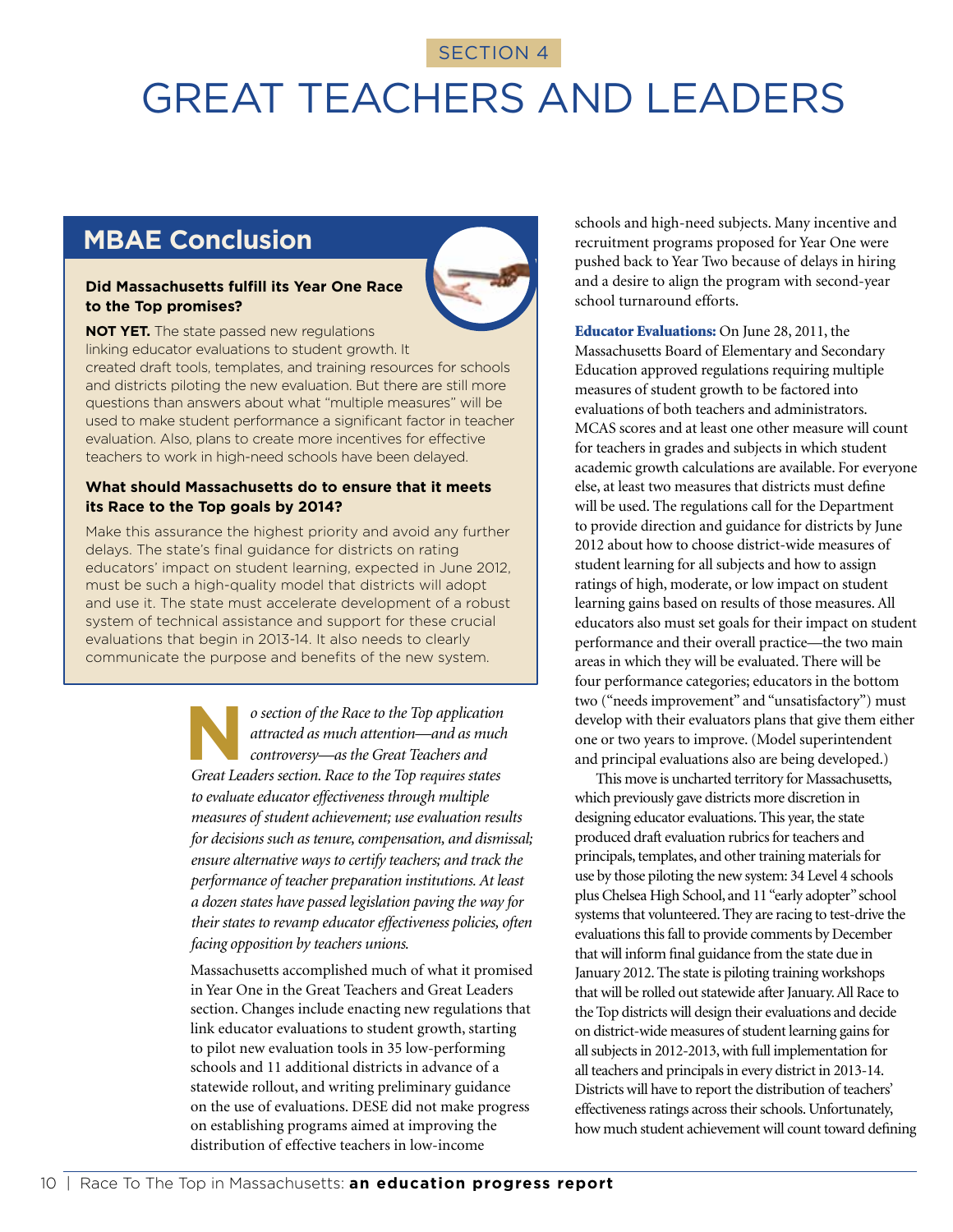*"Based on the information that has been provided, [the new educator evaluation system] has prompted a whole lot of discussion about just really what is good practice with respect to observations, evaluations, and providing meaningful feedback … I will also say that there is apprehension about how student performance data will be used with respect to the evaluation." —Barbara Malkas, Deputy Superintendent, Pittsfield Public Schools*

an educator's effectiveness will vary from district to district, making comparisons across school systems difficult at best.

In the Field: The draft materials notwithstanding, pilot schools and districts still have to work out the kinks on their own. Districts cannot determine what kinds of measures to use other than MCAS; what qualifies as low, moderate, or high impact on student growth; and what weight will be given to student growth vs. teacher practice until final guidance on district-wide measures and ratings of impact on student learning is released in June. State law prevents DESE from specifying these and other details of each district's evaluation procedures, which means that such important matters as the weight given to student test scores could differ from district to district. "We cannot compel districts to adopt the details in our model, but we want to make the model so good that its adoption is compelling," said retiring Deputy Commissioner Karla Baehr, who is staying on part-time to lead the educator evaluation overhaul. "We want to give them lots of support, but districts ultimately have the right to make decisions as long as they're based on our specifications."

Some superintendents have convened planning committees with their local teachers unions to begin discussing how their collective bargaining agreements need to be updated and what the new evaluations could look like. "The only way we're going to get movement on this work is to have teachers working with teachers to collaborate," said Attleboro Public Schools Superintendent Pia Durkin, whose district is an early adopter. Even in Attleboro, where existing evaluations incorporated student achievement indicators, there is concern from classroom teachers about the forthcoming state system.

Incentives for Recruitment and Retention: Another major commitment in Year One of Race to the Top was to design new ways to place effective teachers in low-income schools and high-need subjects such as math, science, or special education. These efforts include supporting districts in their recruitment efforts, creating retention and hiring incentives for effective teachers, administering a school climate survey to determine what may be driving teachers away from or keeping them in certain schools, and offering human resource support to districts that need the help. Although early stages of some of this work was launched, state leaders got permission from the U.S. Department of Education to push it to Year Two

to better coincide with school turnaround efforts, when superintendents and principals will be looking to staff schools. In addition, the state won a \$27 million Teacher Incentive Fund grant for Boston and Springfield schools that will pay for incentives to bring effective teachers into low-performing schools.

One change coming in 2012 is developing career ladders, and changing the state's licensure system to recognize teachers who serve in different types of roles (such as data specialists, mentors, behavior management specialists, etc.). The regulations would specify how teachers would qualify for those roles, but districts would be responsible for setting additional compensation levels. This kind of differentiated pay system is popular with both education policymakers and classroom teachers.

Many Unknowns: As Massachusetts begins Year Two of Race to the Top, many questions remain about how the educator evaluation system will operate. The state can provide guidance and issue regulations but cannot mandate that districts use the model system. Districts will face the hurdles of negotiating with their unions, training good evaluators, and using valid and reliable measures of student growth. No one knows how the work will unfold, and some have suggested that statutory changes will be necessary to make the teacher evaluation system truly effective.

It is critical that the evaluation work drive the other big commitments in the Great Teachers and Great Leaders section: recruiting, hiring, promoting, and placing teachers deemed to be highly effective into schools that need them the most. These are two sides of the coin—developing evaluations and actually using them—and should not be seen as separate.

Commissioner Chester has called the Great Teachers and Great Leaders section of the application the most high-leverage effort in Race to the Top and urges districts not to think of evaluations in isolation from improving teaching and learning.

"I've heard superintendents say, 'You're laying too much on us at a time when our resources are going south. You're asking us to redo evaluations, you're asking us revamp our curriculum to be consistent with the new frameworks.' And my response is, 'Those are one and the same,'" Commissioner Chester said. "These evaluation regulations give you leverage to think of those as part of a package, to ensure that your teachers are in fact upgrading curriculum and instruction." u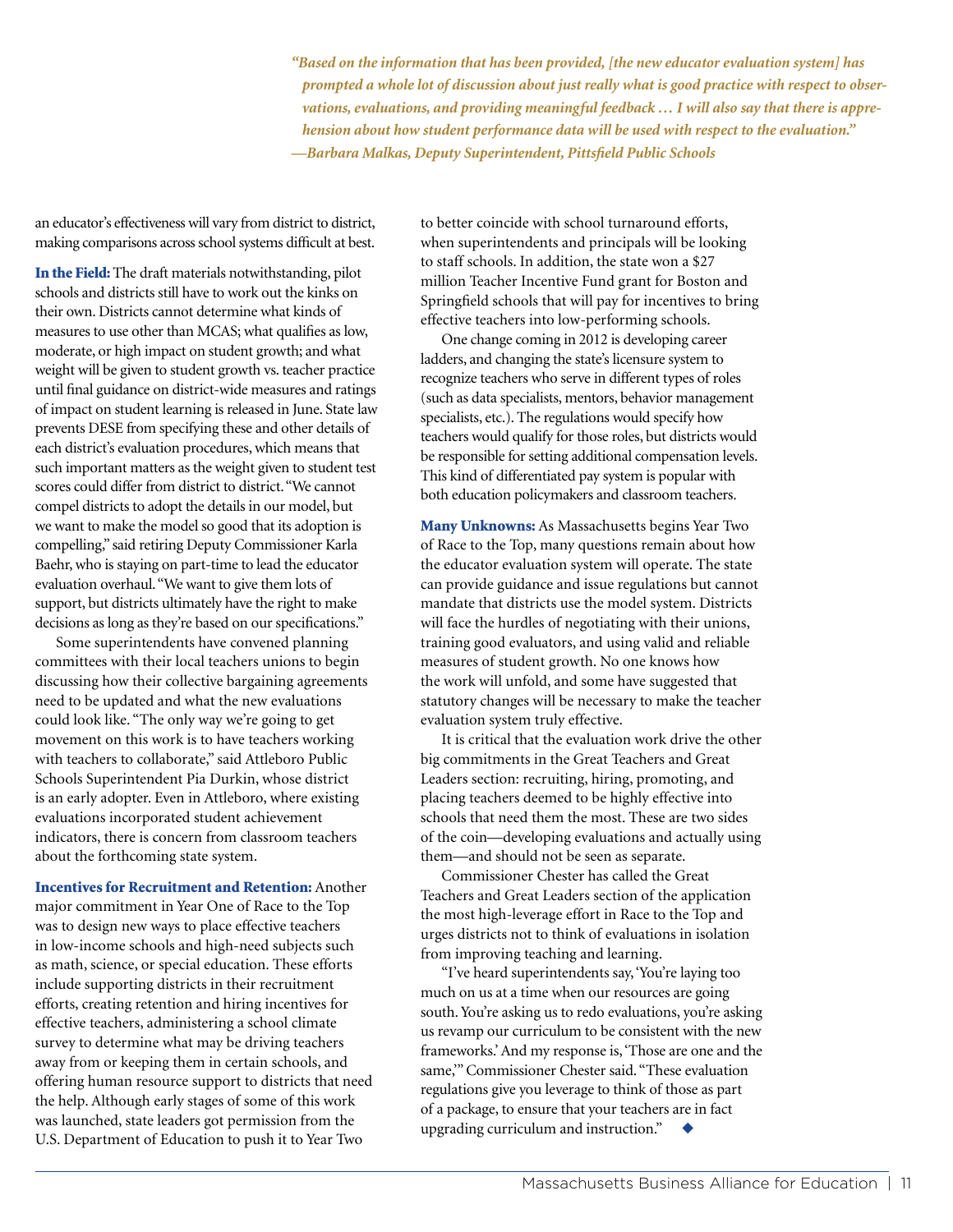# TURNING AROUND PERSISTENTLY LOW-ACHIEVING SCHOOLS

### **MBAE Conclusion**

### **Did Massachusetts fulfill its Year One Race to the Top promises?**



**MOSTLY.** It established a list of qualified external partners to assist schools with key features of school turnaround, and it launched Innovation Schools. But new pipelines to fill jobs in turnaround schools with highly effective teachers will not begin until Year Two and beyond, concurrent with turnaround schools' staffing timelines.

### **What should Massachusetts do to ensure that it meets its Race to the Top goals by 2014?**

Quality teachers are the most important in-school factor to increase student learning. The state must prioritize the creation of these specialized corps of teachers and principals, and ensure that they have the support to stay in lowachieving schools long enough to make an impact. A positive development is the creation of the Priority Partners list that will help districts direct resources to support services that will yield the greatest return, rather than those vendors who may be familiar but less effective.

> **A**<br>*side from educator evaluation policy changes, the Race to the Top-related refor that have garnered the most headlines in changes, the Race to the Top-related reforms Massachusetts center on aggressive new powers given to districts to turn around persistently low-achieving schools. Prompted by Race to the Top in January 2010, the Massachusetts Legislature passed and Governor Deval Patrick signed the Achievement Gap Act, with hours to spare before the Race to the Top application's Round One deadline. State leaders said the law would make Massachusetts more competitive for Race to the Top by establishing Innovation Schools, essentially in-district charter schools; allowing superintendents to make radical staffing changes in low-performing schools; and expanding opportunities for operators with proven track records to open charter schools in low-performing districts.*

Through Race to the Top, DESE created a competitive process to identify successful non-profits and vendors that could be matched with districts seeking

external help. It also began developing new pipelines for principals and teachers who want to work in turnaround schools, although these efforts will not bear fruit until later years.

Turnaround Schools: The bottom 20 percent of schools in Massachusetts, about 360, are known as Level 3 schools. Thirty-four of them qualify as Level 4 "turnaround" schools, clearing the way for their superintendents to modify collective bargaining agreements to extend the school day and replace their teachers and principals under the new law. Many of the schools made staffing changes in spring 2010 to qualify for School Improvement Grants, another source of federal dollars. But they would not have been able to take action so quickly if the new law had not been in place.

For these schools, particularly Level 4 schools, DESE created four externally run teacher and principal pipelines to train staff to work and lead turnaround schools. Although the Race to the Top application called for the first class of these new teachers and leaders to be placed in turnaround schools in Year One, districts said they did not need them since they had just gone through the process of re-staffing the schools after the new law passed. DESE has selected vendors to recruit and develop the pipelines, which will be launched in 2011-12.

Priority Partners for Turnaround: Another key feature of the Race to the Top application was the creation of a Priority Partners list for districts that need external capacity for reforms such as extending their school day. DESE drew up a list of rigorous guidelines for vendors such as non-profits, for-profits, or community groups based on criteria that venture philanthropies use to invest in organizations. School districts can use their Race to the Top dollars to work with one of seven DESE-approved providers (culled from a list of 22) with a track record in addressing students' social and emotional needs and maximizing learning time; eight districts have signed up to do so.

Some superintendents have complained the list is too narrow and ignores successful partnerships that already exist. Jesse Dixon, who is coordinating this initiative, said the Priority Partners list is meant to give districts access to rigorously screened providers with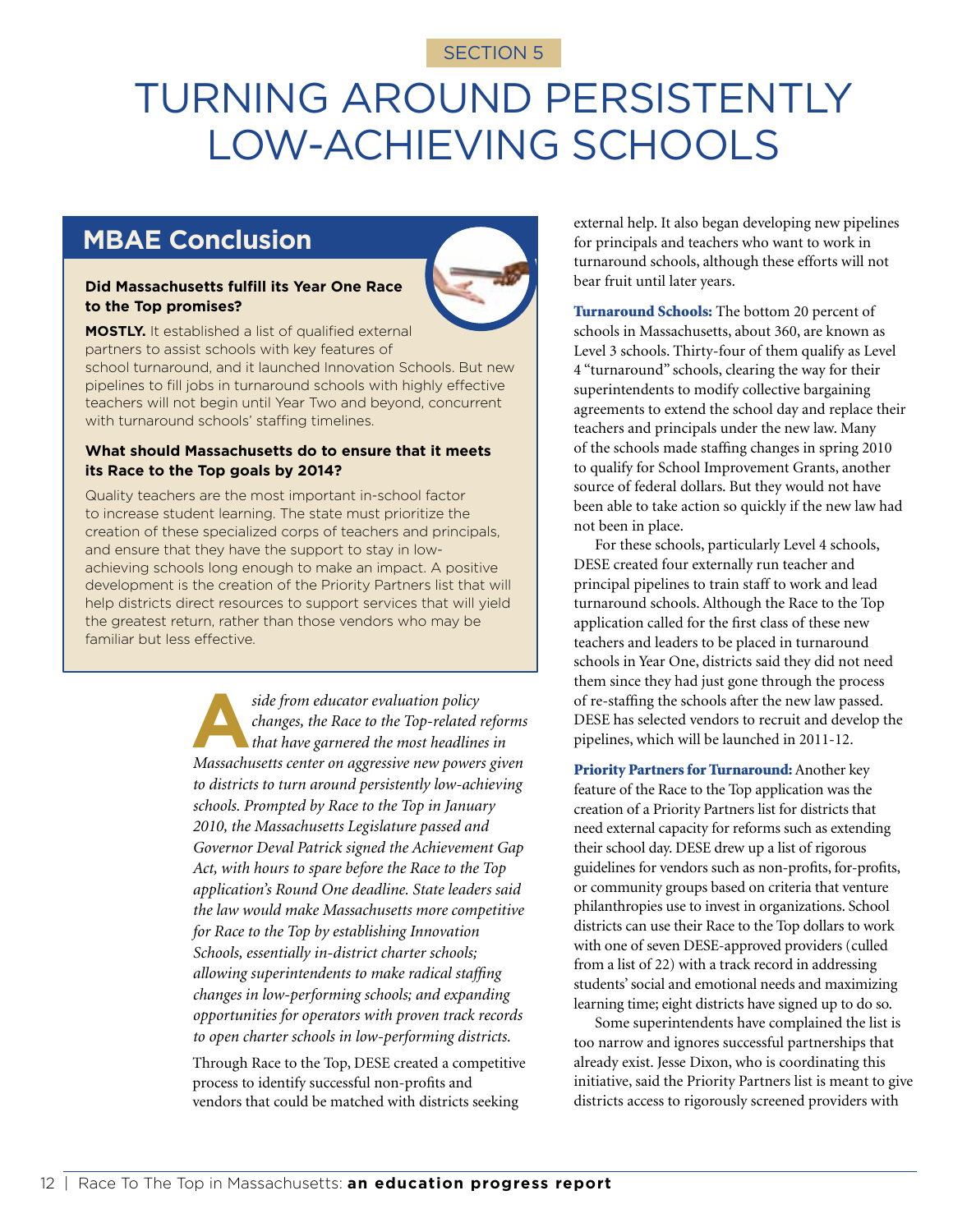successful histories in certain high-impact turnaround areas, not to fund an existing partnership that may or may not pay dividends. In future years, DESE will choose providers that specialize in other areas, such as effective data use and human resources support.

The Priority Partners list is notable for another reason: It is one of the few times that DESE has scrutinized the qualifications of partners for districts with this level of rigor. Bare-bones screening took place under No Child Left Behind, when the state generated a list of providers that could tutor students at qualifying schools. Dixon sees the Priority Partners process as a model for quality control. "Because of limited resources, how we approve providers is often lighttouch and not as rigorous as the processes we're seeing venture philanthropies use," he said. "We do hope there's standard-setting that comes out of this."

*Continued on page 14*

### **Massachusetts School Improvement Categories**

Massachusetts categorizes schools in need of improvement into five levels of performance based on their performance gains (meeting "Adequate Yearly Progress"):

- **Level 1:** Schools identified for "Improvement" under No Child Left Behind for student subgroups and/or the aggregate.
- **Level 2:** Schools identified for "Corrective Action" or "Restructuring" under No Child Left Behind for student subgroups and/or the aggregate.
- **Level 3:** Schools among the lowestperforming 20 percent, based on four-year trends in MCAS performance.
- **Level 4:** Schools among the lowestperforming and leastimproving 2 percent; schools formerly declared as "Underperforming." These are generally known as "turnaround" schools.
- **Level 5:** Schools identified for a state-appointed panel to share budgetary, policy, and personnel decisions with the district. No Level 5 schools currently exist.

*Source: Massachusetts Department of Elementary and Secondary Education, August 27, 2010, Commissioner's Update*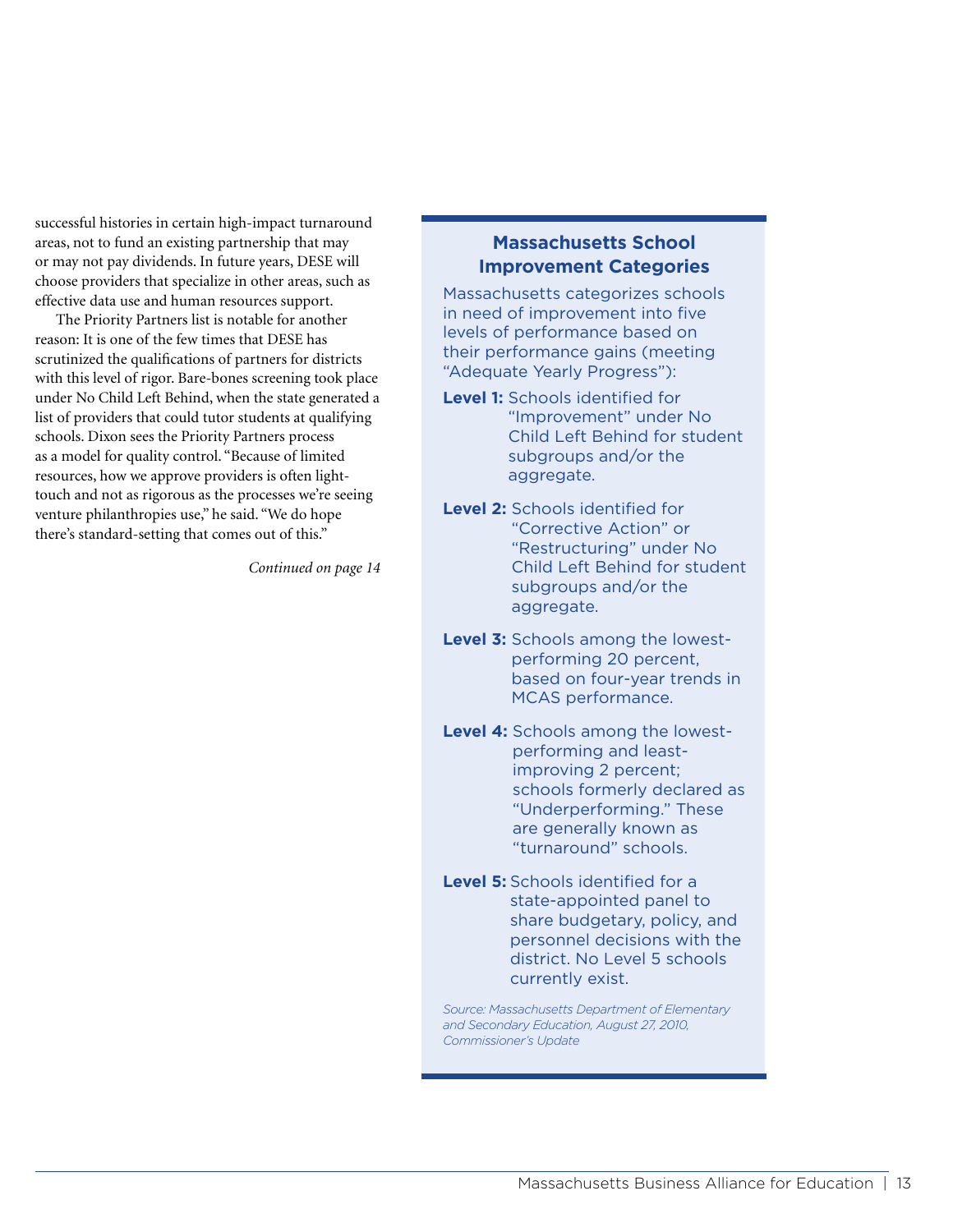A critical part of the state's turnaround school strategy is giving school districts the ability to establish Innovation Schools and allowing proven charter school operators the chance to expand in the lowest performing districts, as outlined in the chart below.

### **Charter and Innovation Schools**

In addition to Innovation Schools, The "Act Relative to the Achievement Gap" allows more charter schools to open in the lowest-performing 10 percent of districts in Massachusetts:

- » Previously, charter school funding was capped at 9 percent of a district's net school spending. The law doubled that cap to 18 percent for the lowestperforming districts—potentially making more seats available—but only permits charter operators with successful track records with students in the greatest need to open schools under this cap expansion.
- » In addition, the new charter schools must have student enrollment recruitment and retention plans to serve students with special needs, limited English skills, or other challenges.
- » Innovation Schools are in-district charter schools that have more flexibility with budget, staffing, and curriculum. Innovation Schools must be approved by local school committees, but do not need approval of their local teachers unions.

| <b>BEFORE RACE TO THE TOP</b>                                                                                                               | <b>AFTER RACE TO THE TOP</b>                                                                                                                                                                                                                                                                                                                                                                                                                                                                                                          |
|---------------------------------------------------------------------------------------------------------------------------------------------|---------------------------------------------------------------------------------------------------------------------------------------------------------------------------------------------------------------------------------------------------------------------------------------------------------------------------------------------------------------------------------------------------------------------------------------------------------------------------------------------------------------------------------------|
| Between 2004 and 2010,<br>the Board of Elementary<br>and Secondary Education<br>approved the opening of<br>10 new charter schools.          | Between December 2010 and March 2011, the Board<br>of Elementary and Secondary Education granted<br>Commonwealth Charters to 13 new schools and amended<br>four charters to increase enrollment at existing charter<br>schools, for a total of:<br>» 4,740 new seats for students in Boston<br>» 1,000 new seats for students in Lawrence<br>» 224 new seats for students in Chelsea<br>» 474 new seats for students in Lynn<br>» 324 new seats for students in Springfield                                                           |
| The first Innovation<br>School-the Paul Revere<br>Innovation School in the<br>Revere Public Schools-<br>was established on<br>May 25, 2010. | Three Innovation Schools opened in 2010-11:<br>» Paul Revere Innovation School (Revere Public Schools)<br>» Pathways Early College Innovation School<br>(collaboration between the Mahar School District and<br>Mount Wachusett Community College)<br>» Massachusetts Virtual Academy (Greenfield Public Schools)<br>As of November 1, 2011, an additional 16 schools (for<br>a total of 19 Innovation Schools) were established<br>in communities across the state, according to the<br>Massachusetts Executive Office of Education. |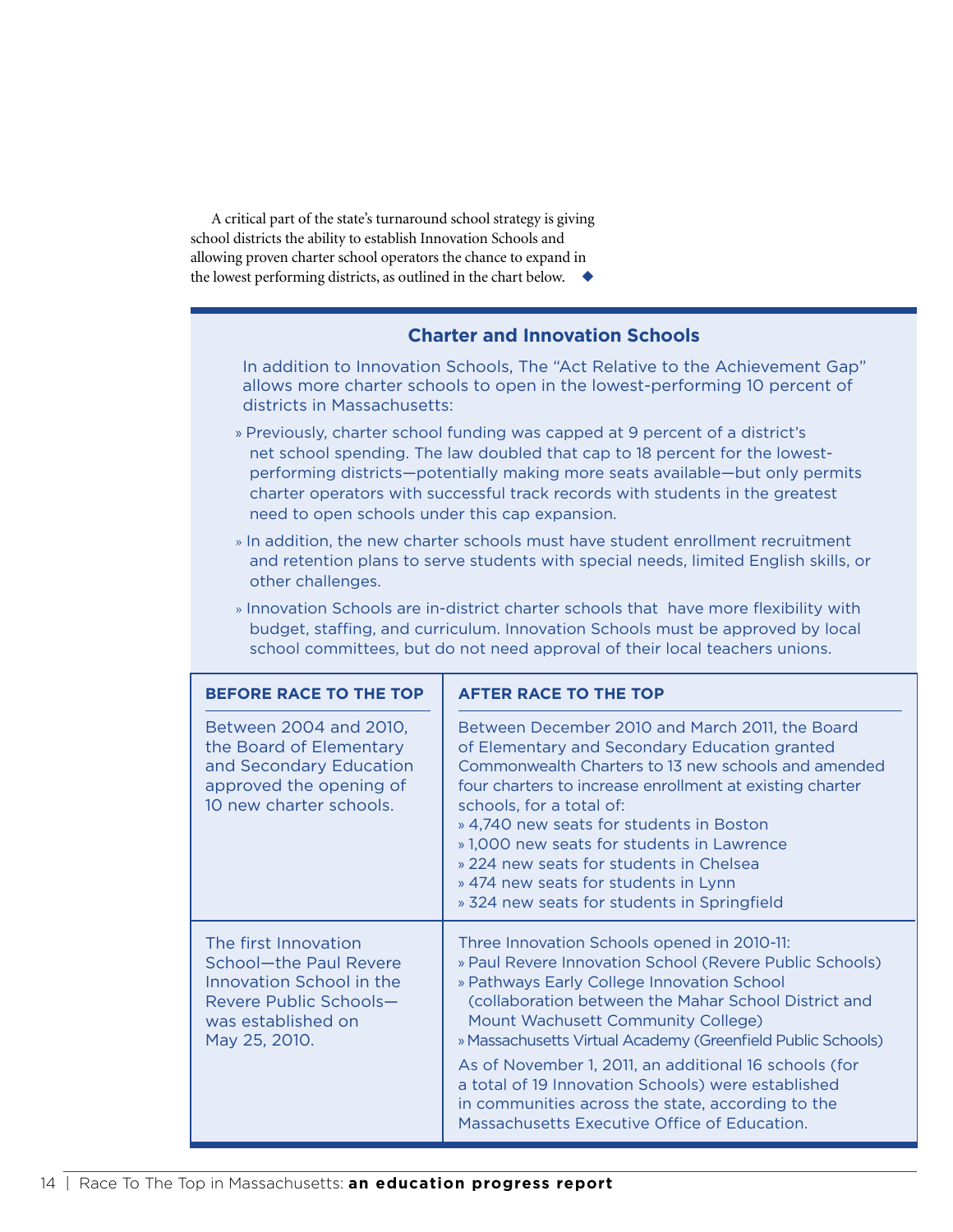### **Conclusion**

**T** *his report presents a snapshot of where Massachusetts stands at the end of Year One on the key priorities of Race to the Top. It is encouraging to see that most of stands at the end of Year One on the key priorities of Race to the Top. It is encouraging to see that most of the goals – although focused this year on planning and building DESE infrastructure – have been met. Where we lag behind, there is every reason to expect we can make up for lost ground in future years.*

Now that the people and systems are in place, Massachusetts is poised to accelerate progress and stay on track to deliver on the potential of Race to the Top. In addition to the four main areas of focus, there are other activities underway that promise positive results in the future. For example, planning grants have been awarded to six communities to establish STEM (science, technology, engineering and math) early college high schools where students can earn credits toward, or even complete, an associate's degree or certificate while earning their high school diploma.

MBAE will be following the development of Race to the Top initiatives as education stakeholders in Massachusetts continue to use this federal grant and others to transform our education system for the future.  $\blacklozenge$ 

### **ACKNOWLEDGEMENTS**

The Massachusetts Business Alliance for Education appreciates the willingness of staff of the Department of Elementary and Secondary Education and district educators to share their knowledge and perspective for this report. We would like to thank the following individuals for their assistance:

### **From the Massachusetts Department of Elementary and Secondary Education:**

Mitchell D. Chester, *Commissioner* 

Claudia Bach, *Director of Educator Preparation, Policy and Leadership*

Karla Baehr, *Project Lead, Educator Evaluation Implementation*

Helene Bettencourt, *Race to the Top Implementation Manager*

Carrie Conaway, *Director of Planning and Research*

Jesse Dixon, *Office of District and School Turnaround*

Peg Harrington, *Race to the Top Communications Specialist*

Liz Losee, *Assistant Director, Educator Preparation, Policy and Leadership*

Bruce Mahood, *Race to the Top Fiscal Officer*

Julia Phelps, *Associate Commissioner, Center for Curriculum and Instruction*

Lise Zeig, *Director, State System of Support*

#### **District Administrators:**

Attleboro Public Schools: Superintendent Pia Durkin Pittsfield Public Schools: Superintendent Jake Eberwein

Deputy Superintendent Barbara Malkas

Revere Public Schools: Superintendent Paul Dakin

Assistant Superintendent Dianne Kelly

MBAE would also like to thank Anand Vaishnav, Katie Cristol and their colleagues at Education First (www. educationfirstconsulting.com) for researching, writing, and editing this report. The opinions expressed regarding first year progress and the work ahead are MBAE's own.

MBAE is also grateful to EMC Corporation and Associated Industries of Massachusetts for their support.  $\blacklozenge$